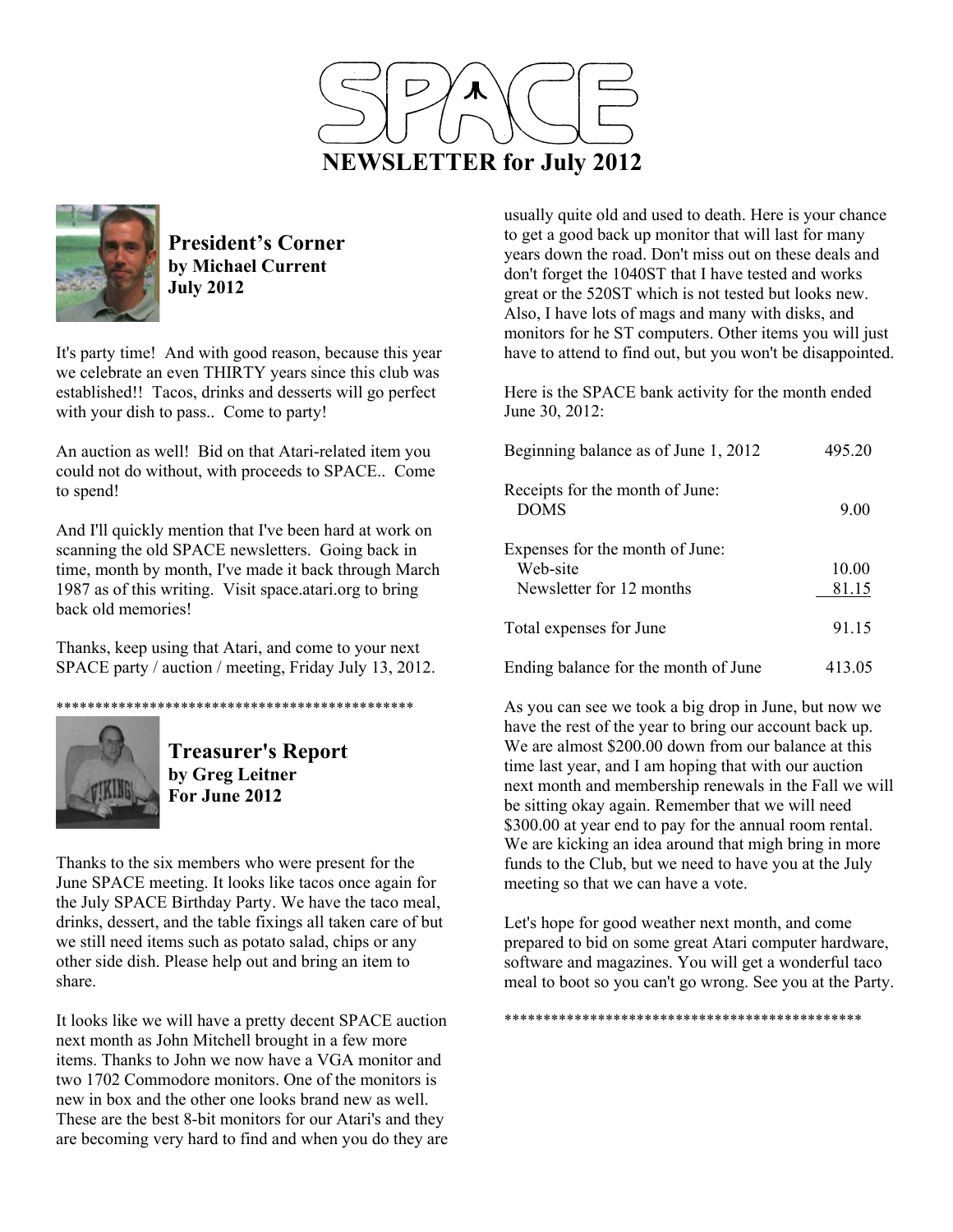

**Secretary's Report By Brian Little For June 2012** 

No minutes from the May meeting were submitted in time for this Newsletter.

\*\*\*\*\*\*\*\*\*\*\*\*\*\*\*\*\*\*\*\*\*\*\*\*\*\*\*\*\*\*\*\*\*\*\*\*\*\*\*\*\*\*\*\*

From: Michael Current [michael@mcurrent.name] Sent: Monday, July 02, 2012 2:06 PM Subject: ST Recover, a new ST disk utility on Windows

ST Recover, a new ST disk utility on Windows By Chris Bertrand on 2012-06-25

ST Recover can read Atari ST floppy disks on a PC under Windows, including special formats as 800 or 900 KB, and damaged or desynchronized disks, and produces standard .ST disk image files. Then the image files can be read in ST emulators such as Hatari, WinSTon or Steem.

The program is free and open source.

You will find it here:

https://strecover.codeplex.com/

Chris

Link: https://strecover.codeplex.com/

\*\*\*\*\*\*\*\*\*\*\*\*\*\*\*\*\*\*\*\*\*\*\*\*\*\*\*\*\*\*\*\*\*\*\*\*\*\*\*\*\*\*\*\*

From: Michael Current [michael@mcurrent.name] Sent: Monday, July 02, 2012 2:14 PM Subject: Sommarhack 2012 is almost over

Sommarhack 2012 is almost over July 1st, 2012

Sommarhack is almost over for this year.

 We had people from no less than six countries coming by, which is quite something for a party with only twenty people.

 The compos had eight pictures, four soundtracks and five demos released. Also a nice surprise was the release of Reboots new Jaguar game "Degz".

 You can download all releases from the download link below.

More videos will follow when we get back home.

 Thanks for everyone who sent in compo entries and thanks to everyone who visited!

 » Download all compo entries at the download page http://dhs.nu/files.php?t=partydl&party=Sommarhack20 12

\*\*\*\*\*\*\*\*\*\*\*\*\*\*\*\*\*\*\*\*\*\*\*\*\*\*\*\*\*\*\*\*\*\*\*\*\*\*\*\*\*\*\*\*

From: Michael Current [michael@mcurrent.name] Sent: Monday, July 02, 2012 2:07 PM Subject: Reboot releases a new Jaguar game: Degz

Reboot releases a new Jaguar game: Degz By part on 2012-06-30

Yet another release from Reboot, this time it's a side scrolling arcade-style shooter, Degz. The game features two modes, one with an adjustable difficulty level, and another with a fixed, "arcade"

difficulty, the latter also uses the levels from the arcade version.

Downloads are available in all the Jaguar formats, and the game works in Virtual Jaguar as well.

Go play the game, and find the easter egg.

Link: http://reboot.atari.org/new-reboot/degz.html

\*\*\*\*\*\*\*\*\*\*\*\*\*\*\*\*\*\*\*\*\*\*\*\*\*\*\*\*\*\*\*\*\*\*\*\*\*\*\*\*\*\*\*\*

From: Michael Current [michael@mcurrent.name] Sent: Monday, July 02, 2012 2:12 PM Subject: New Falcon / Jaguar game from Orion

New Falcon / Jaguar game from Orion June 17th, 2012 Copied from the games webpage:

 Elansar is a "Point & Click" like adventure game with high quality raytraced graphics.

 I've been working on this game on my spare time since two years, making all the graphics, music, story and programming myself.

 My goal is to release the game on old computers and video game consoles, including the Atari Falcon 030, the Atari Jaguar, and others to define. The game will be sold on CD for most of the platforms and in cartridge version for the Jaguar.

 The game is available for preorders on Atari Falcon 030 !

 » Visit the Elansar webpage to pre-order http://onorisoft.free.fr/elansar/elansar.htm#English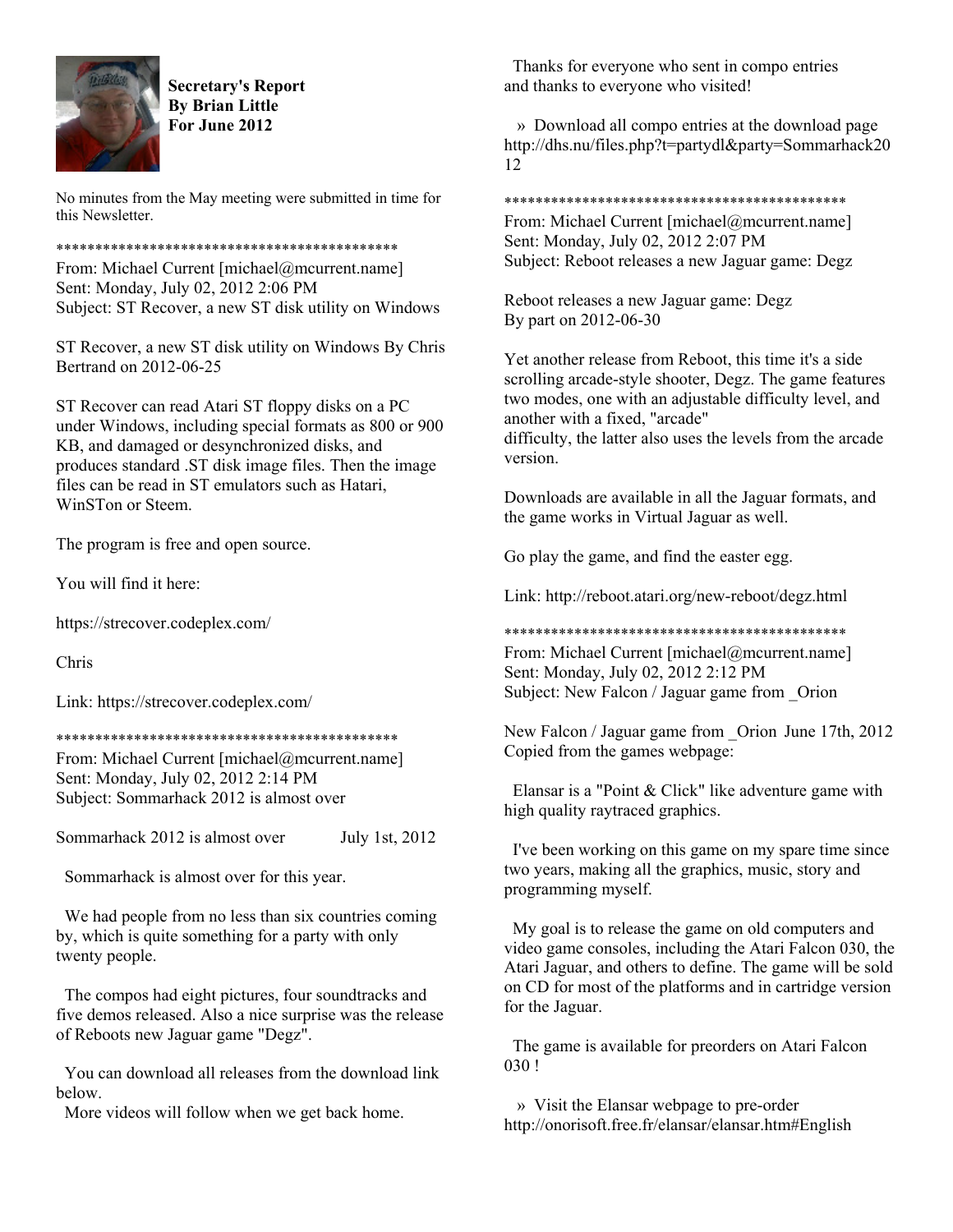#### \*\*\*\*\*\*\*\*\*\*\*\*\*\*\*\*\*\*\*\*\*\*\*\*\*\*\*\*\*\*\*\*\*\*\*\*\*\*\*\*\*\*\*\*

From: Michael Current [michael@mcurrent.name] Sent: Monday, July 02, 2012 1:57 PM Subject: Hatari version 1.6.2 released 2012-06-25 Hatari version 1.6.2 has been released. You can get it from

http://hatari.tuxfamily.org/

Brief changelog :

- Some fixes for overscan screen in STF/STE

- Better IKBD/ACIA compatibility

- Improved audio filters for YM2149 and DMA sound

- Several improvements in Falcon mode : DSP, CPU, MMU, FPU, videl borders

- Various fixes for FDC, SCSI, printer output, ...

- Fixes to the SDL UI, OSX UI and python UI

- Improvements to the debugger

Fixed Games :

Hammerfist (fire button)

 Automation 168 - Operation Clean Streets (prefetch in the CPU emulation)

 Impossible Mission II (some versions had the same prefetch issue in the CPU)

Hades Nebula (fire button)

Zombi (IKBD set-clock was missing)

Fixed demos :

Built-in Obsolescence (DSP stack overflow)

Japtro and Rising Force by Holocaust (FDC, buggy loader)

Delirious Demos IV (video, STE detection)

Antiques by Dune/Sector One (224 bytes STE overscan)

The Wave Of the Future by ICE (STE flickering top border)

 Electrocution I by Sphere on Stax Menu 66 (STE flickering bottom border)

 Musical Wonders 1990 by Offbeat (video, bottom border not removed)

Link: http://hatari.tuxfamily.org/

### \*\*\*\*\*\*\*\*\*\*\*\*\*\*\*\*\*\*\*\*\*\*\*\*\*\*\*\*\*\*\*\*\*\*\*\*\*\*\*\*\*\*\*\*

From: Michael Current [michael@mcurrent.name] Sent: Monday, July 02, 2012 2:05 PM Subject: Flop 55 (Czech Atari disk mag) is out

Flop 55 (Czech Atari disk mag) is out By krupkaj on 2012-06-25

New issue of Czech Atari disk magazine was released at Atariada party last weekend. It is possible to download it from the Flop website.

Link: http://flop.atari.org

## \*\*\*\*\*\*\*\*\*\*\*\*\*\*\*\*\*\*\*\*\*\*\*\*\*\*\*\*\*\*\*\*\*\*\*\*\*\*\*\*\*\*\*\*

From: Michael Current [michael@mcurrent.name] Sent: Monday, July 02, 2012 2:23 PM Subject: Centipede: Origins Invades iOS and Android App Gardens Worldwide Centipede®: Origins Invades iOS and Android App Gardens Worldwide

Atari introduces all-new style and mobile gameplay for the retro classic

LOS ANGELES – June 21, 2012 - Atari, one of the world's most recognized publishers and developers of interactive entertainment, today announced the launch ofCentipede®: Origins on the App Store and Google Play. Staying true to the classic arcade shooter Centipede, players will help their garden gnome repel an army of centipedes and other bugs to protect their garden at all costs. Available for iPhone, iPad, iPod touch, and a variety of Android smartphones and tablets, Centipede: Originswill be available for \$0.99 with in-game purchases, using the following links:

a.. Link to iOS download:

http://itunes.apple.com/us/app/id477148771

b.. Link to Android download:

https://play.google.com/store/apps/details?id=com.atari.Centip ede

In this evolution of Centipede, players have all-new weapons and gadgets such as grenades and the memorable mushroom men at their disposal to exterminate the insect invaders. Using coins that may be acquired in-game or through purchase, weapons and gadgets can be fully upgraded for the gnomes to wield in the war against the swarm. Use the latest in technology to help the garden gnomes protect their world from centipedes and bugs!

Centipede: Origins features include:

 a.. Use three upgradeable weapons (with more to come!), like the Grenades and Boom Shot, that will lay waste to the onslaught of bugs and centipedes

 b.. Use three upgradeable gadgets (with more to come!), like the Fly Trap and the Time Warp, to gain the upper hand in your battle to eliminate the insects

 c.. Acquire coins through in-game accomplishments or via in-app purchase to upgrade weapons and gadgets and improve your battle capabilities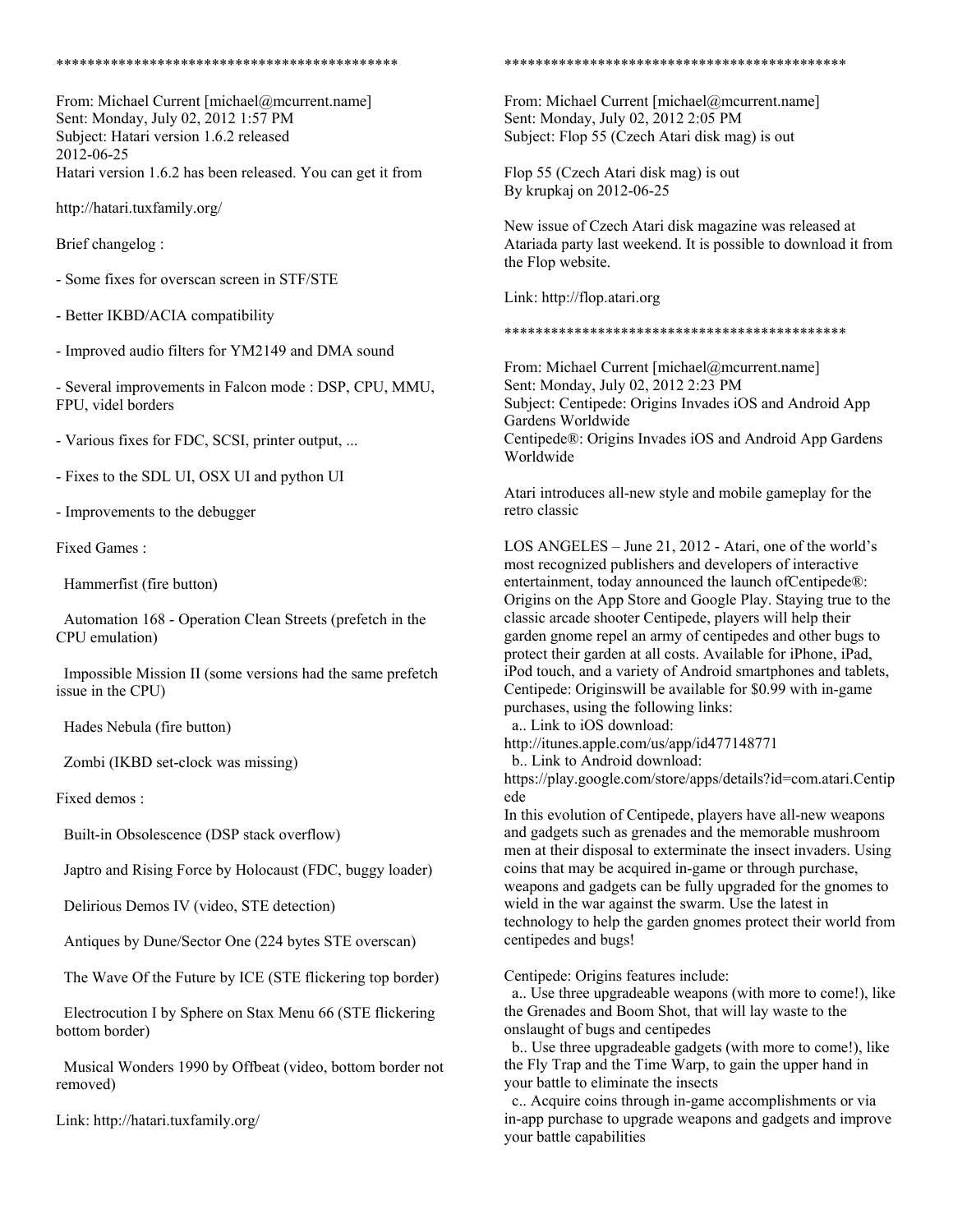d.. Play through four different environments that unlock as players progress through the game

 e.. Earn achievements, compete on leaderboards and share scores with friends via Twitter and Facebook

# \*\*\*\*\*\*\*\*\*\*\*\*\*\*\*\*\*\*\*\*\*\*\*\*\*\*\*\*\*\*\*\*\*\*\*\*\*\*\*\*\*\*\*\*

From: Michael Current [michael@mcurrent.name] Sent: Monday, July 02, 2012 2:27 PM Subject: Atari Celebrates 40th Anniversary with New Game Releases and Special Promotions Atari Celebrates 40th Anniversary with New Game Releases and Special Promotions

LOS ANGELES – June 27, 2012 – Atari, one of the world's most recognized publishers and developers of interactive entertainment, today commemorates its 40thanniversary, which comes on the heels of the recent mobile releases Circus Atari TM and Centipede®: Origins. In celebration of this milestone, Atari has released an infographic highlighting its many pivotal moments in video game history, as well as a sizzle reel with footage from a 1980s commercial and the company's progression over the years to its recent mobile hits. a.. Download the infographic at:

www.triplepointpr.com/dl/atari/atari\_timeline.jpg b.. View the video on Atari's YouTube channel at: www.youtube.com/Atari

"Over its 40 years of operation, Atari has become one of the most iconic and recognized brands around the world, responsible for mainstreaming video games with blockbuster franchises including Asteroids®, Breakout® and Centipede®," said Jim Wilson, CEO of Atari. "Today, we aim to keep the tradition alive through new and creative development efforts based on what made us great in our early days – offering our devoted and growing fan base fun but challenging games on mobile and online platforms."

The company most recently released Circus Atari, a circusthemed puzzle-platformer, and Centipede: Origins, in which players defend their garden from invading insects. Additionally, Zynga announced yesterday that Atari has joined as one of its early partners for its new mobile publishing program, Zynga Partners for Mobile, with one new title coming soon. Other soon to be announced partnerships will allow Atari to continue to reach the broadest possible audience with new technology and innovation based on its popular library of game franchises.

Today kicks off a full year of events and programs surrounding the 40th anniversary, and fans are invited to take part in the celebration in several ways:

 a.. "40 Giveaways in 4 Days" sweepstakes (US residents only): Starting today, fans can visit Atari on Facebook at www.facebook.com/atari for opportunities to win Atari Arcades, t-shirts and more!

 b.. A special call-out to Atari fans: Post a photo of you and your friends wearing your Atari t-shirts to our Facebook wall at www.facebook.com/atari.

From: Michael Current [michael@mcurrent.name] Sent: Monday, July 02, 2012 2:24 PM Subject: Atari Announces Finalists for the Pong Indie Developer Challenge

Atari Announces Finalists for the Pong® Indie Developer Challenge

LOS ANGELES – June 26, 2012 - Atari, one of the world's most recognized publishers and developers of interactive entertainment, today revealed finalists in the Pong® Indie Developer Challenge.

The developers revealed today will win three-year, revenue-share publishing agreements and cash prizes, which will be awarded based on final ranking, with first place taking home a grand prize of \$50,000. All finalists are featured on Atari's Developer Spotlight, with information about each developer and their submission. Fans can visit the Developer Spotlight and vote for their favorite new Pong concept at www.atari.com/pongdevchallenge/finalists.

Games from the finalists will be published as an iOS release planned for later this year through which developers will benefit from a revenue sharing agreement with Atari. Each of the new Pong interpretations submitted by finalists will see a commercial release, but not all can win top honors. The ultimate winner of the contest will be selected in part by a celebrity judging panel made up of Atari founder Nolan Bushnell, Dave Castelnuovo, David Whatley, and Mike Schramm.

Each judge's vote will be weighed against the community's votes in determining the finalist ranking. In addition to revenue-share agreements, the top three submissions will take home cash prizes of \$50,000 for 1st place, \$37,500 for 2nd place, and \$15,000 for 3rd place, while the remaining finalists will each win \$5,000.

Today's announcement comes as Atari prepares to celebrate its 40th anniversary tomorrow, June 27, 2012. Alongside moving into the next phase of the Pong Indie Developer Challenge, the company is celebrating its 40 years of gaming with special promotions and giveaways. To keep up to date on all the anniversary activities, stay tuned to Atari's official Facebook page.

For full details regarding Pong Indie Developer Challenge, please visit: www.atari.com/pongdeveloperchallenge.

\*\*\*\*\*\*\*\*\*\*\*\*\*\*\*\*\*\*\*\*\*\*\*\*\*\*\*\*\*\*\*\*\*\*\*\*\*\*